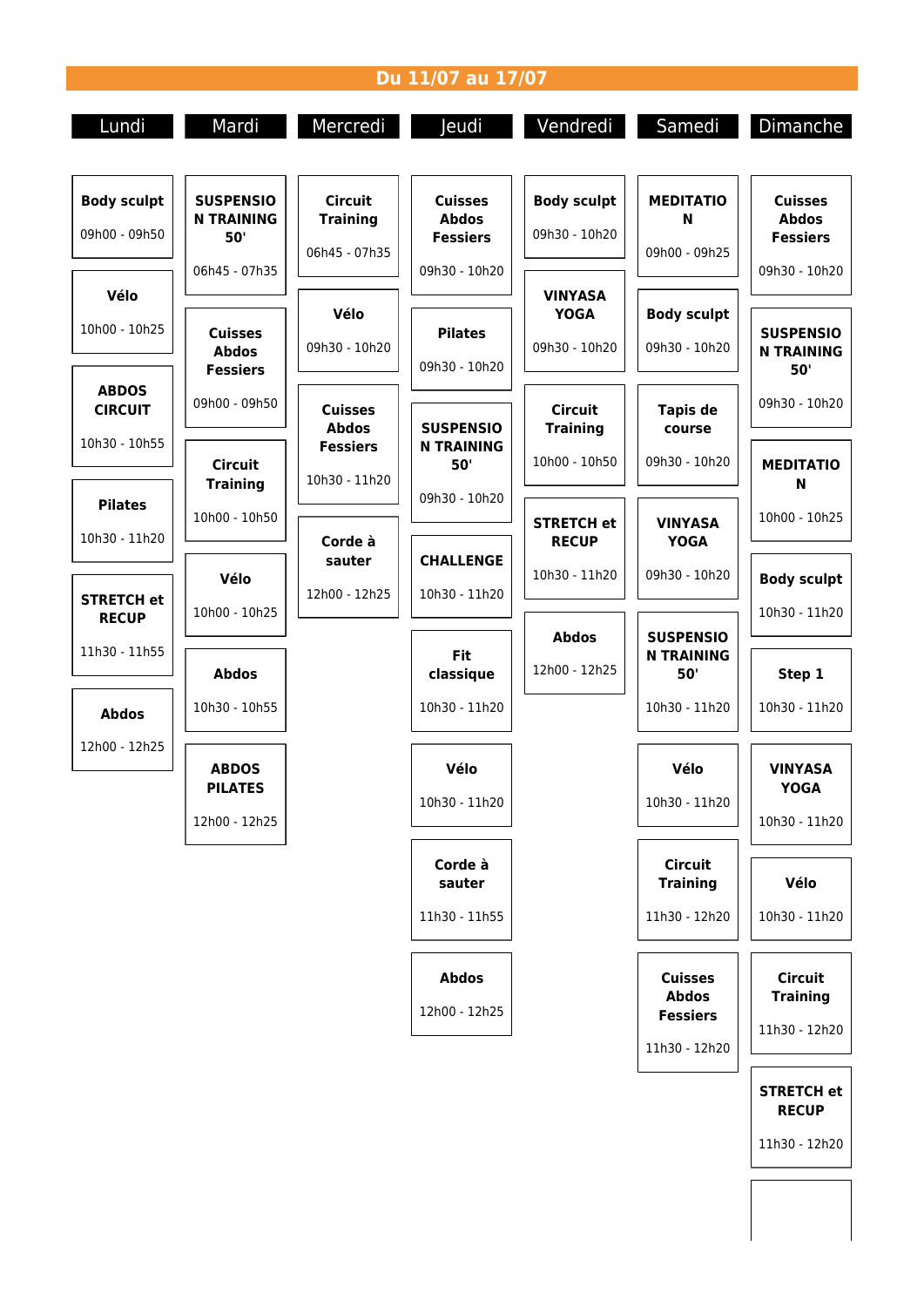## **Vélo** 11h30 - 12h20